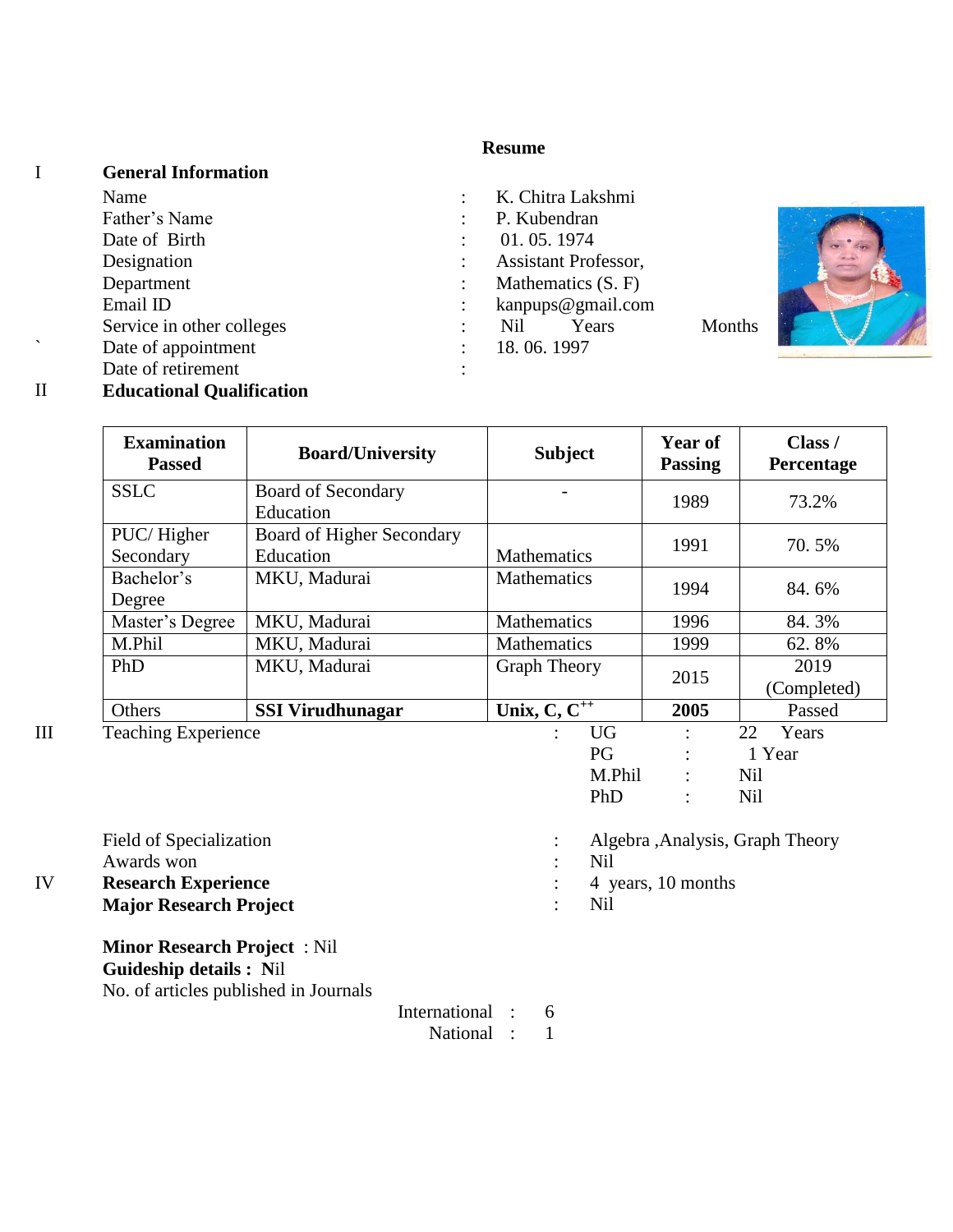No. of papers presented in Seminars / Conferences

| International : |  |  |  |
|-----------------|--|--|--|
| National :      |  |  |  |

No. of articles published in Books / Conference Proceedings : 2 **Article Published**

| Title of the Article           | Name of the Journal     | <b>Impact Factor</b> | Database | Citation<br>Index |
|--------------------------------|-------------------------|----------------------|----------|-------------------|
| Polygonal Specific Probability | Multidisiciplinary      | <b>ISSN</b>          |          |                   |
| <b>Random Graphs</b>           | Research Journal of VVV | 2347-3967            |          |                   |
|                                | College                 |                      |          |                   |
| Geometric Mean Cordial         | Multidisiciplinary      | <b>ISSN</b>          |          |                   |
| Labelling of m-subdivision of  | Research Journal of VVV | 2347-3967            |          |                   |
| graph                          | College                 |                      |          |                   |

## **Paper Presented**

| Date       | Seminar/<br>Conference | Level                    | Title of the paper               | Venue                                                           |
|------------|------------------------|--------------------------|----------------------------------|-----------------------------------------------------------------|
| 29.2.2008  | Seminar                | <b>National</b><br>level | Kulandai Ilakium                 | V.V.Vanniaperumal<br><b>College For Women,</b><br>Virudhunagar  |
| 12.12.2012 | Conference             | <b>National</b><br>level | <b>Grammars</b> and<br>languages | V.V.Vanniaperumal<br><b>College For Women,</b><br>Virudhunagar. |

**Articles published in Books / Conference Proceedings :N**il **Books published / edited** : Nil

V **Seminars/Conferences/Workshops attended**

| Date                          | Level                                          | Name of the Seminar /<br>Venue<br>Conference / Workshop               |                                                          |
|-------------------------------|------------------------------------------------|-----------------------------------------------------------------------|----------------------------------------------------------|
| 27.09.2001<br>29.09.2001      | Collegiate Level                               | Short term course on C<br>language                                    | V.V.Vanniaperumal<br>College for Women,<br>Virudhunagar. |
| 28.08.2004                    | Inter Collegiate<br>Seminar                    | <b>Graph Theory</b>                                                   | V.V.Vanniaperumal<br>College for Women,<br>Virudhunagar. |
| $04.08.2005 - 06.$<br>08.2005 | <b>UGC</b> Sponsored<br>National Symposium     | Inter disciplinary<br>Applications of<br><b>Mathematical Modeling</b> | V.V.Vanniaperumal<br>College for Women,<br>Virudhunagar. |
| $18.08.2006 - 19.$<br>08.2006 | <b>UGC</b> Sponsored<br>State Level conference | Recent advancements in<br>Graph Theory and                            | The standard fire works<br>Raja Ratnam College for       |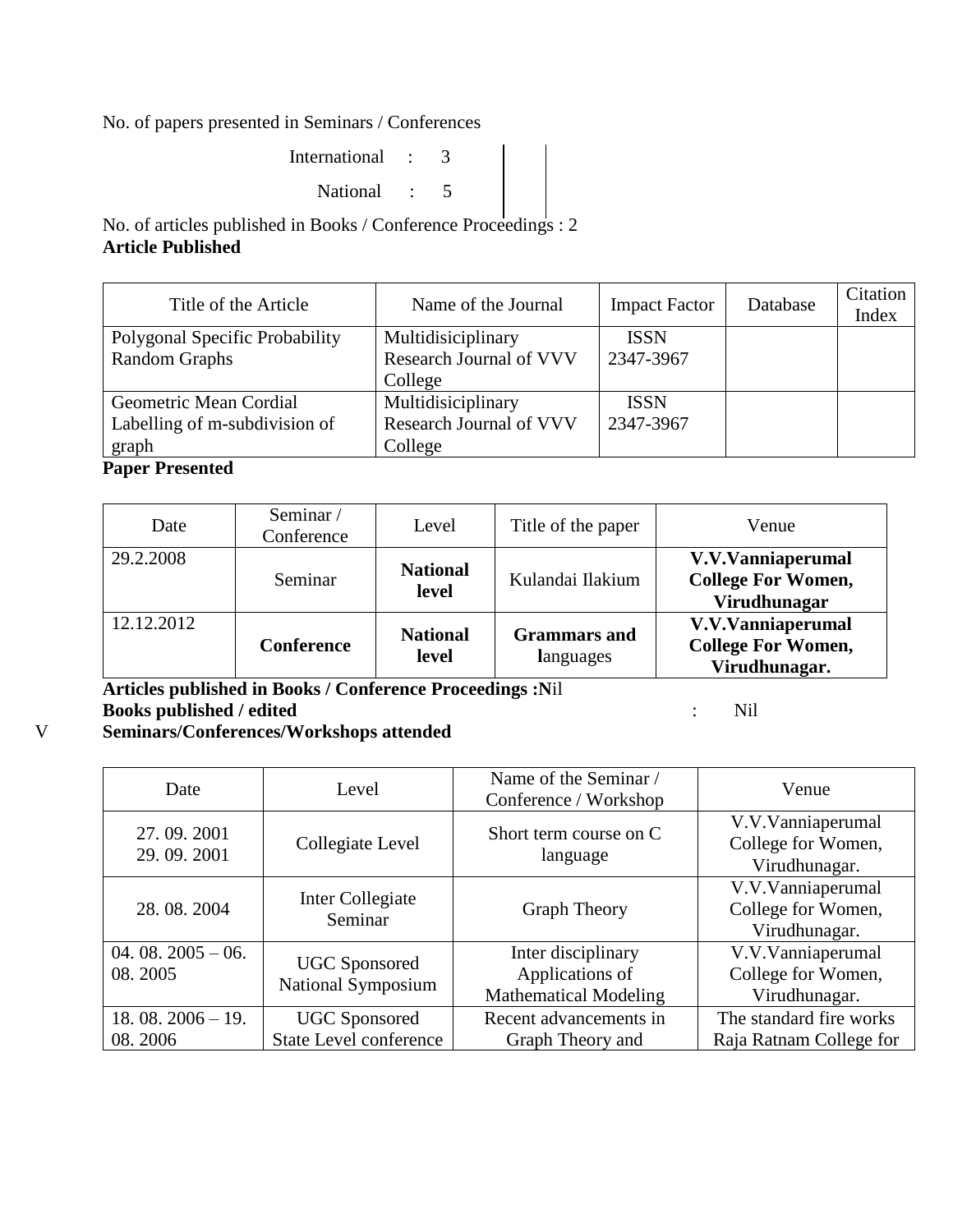|                    |                            | its applications                     | Women, Sivakasi.    |
|--------------------|----------------------------|--------------------------------------|---------------------|
| $24.08.2007 - 25.$ | Refresher course cum       |                                      | Vivekananda Kendra, |
| 08.2007            | camp                       | "Raise the bar high"                 | Kanyakumari.        |
| $11.12.2007 - 12.$ |                            | Quality and Excellence               | V.V.Vanniaperumal   |
| 12.2007            | <b>National Level</b>      | The Prime Mantras of Higher          | College for Women,  |
|                    | Seminar                    | Education                            | Virudhunagar.       |
|                    |                            |                                      | V.V.Vanniaperumal   |
| 27.02.2008         | <b>State Level Seminar</b> | <b>Fuzzy mathematical structures</b> | College for Women,  |
|                    |                            |                                      | Virudhunagar.       |
|                    | National level             |                                      | V.V.Vanniaperumal   |
| 29.02.2008         | Conference (Paper          | Kulandai Ilakium                     | College for Women,  |
|                    | presented)                 |                                      | Virudhunagar.       |
|                    |                            |                                      | Jeyaraj Annapackiam |
| $17.03.2008 - 18.$ | <b>UGC</b> Sponsored       | Recent Trends in                     | College for Women,  |
| 03.2008            | National conference        | <b>Mathematical Modelling</b>        | Periyakulam.        |
| 24.07.2008 -13.    |                            |                                      | Madurai Kamaraj     |
| 08.2008            | <b>Refresher Course</b>    | <b>New Trends in Mathematics</b>     | University.         |
| 20.2.2009,         |                            | <b>Quality Sustenance in Higher</b>  | St.Mary s college,  |
| 21.2.2009          | National Seminar           | Education                            | Thoothukudi.        |
| 04. 12. 2009,      |                            | Curriculam Designing and             | V.V.Vanniaperumal   |
| 05.12.2009         | Workshop                   | <b>Evaluation for Autonomous</b>     | College for Women,  |
|                    |                            | colleges                             | Virudhunagar.       |
|                    |                            |                                      | V.V.Vanniaperumal   |
|                    | Workshop                   | <b>Introduction To LaTex</b>         | College for Women,  |
| 22.01.2010         |                            |                                      | Virudhunagar.       |
| 16.02.2010         |                            |                                      | V.V.Vanniaperumal   |
|                    | Seminar                    | <b>Recent Trends in Modern</b>       | College for Women,  |
|                    |                            | Topology                             | Virudhunagar.       |
|                    |                            |                                      | V.V.Vanniaperumal   |
| 16.09.2011         | <b>State level Seminar</b> | <b>Computer Mathematics</b>          | college for Women,  |
|                    |                            |                                      | Virudhunagar.       |
| 28.11.2011&        |                            |                                      |                     |
| 29.11.2011         |                            | <b>SCILAB</b>                        | V.V.Vanniaperumal   |
|                    | Workshop                   |                                      | college for Women,  |
|                    |                            |                                      | Virudhunagar.       |
| 31.10.2011         |                            |                                      | V.V.Vanniaperumal   |
| &01.11.2011        | IQAC                       | Retraining of Teacher's              | college for Women,  |
|                    |                            | Progamme                             | Virudhunagar.       |
| 06.03.2012         | <b>National Level</b>      | Innovative Strategies in             | V.V.Vanniaperumal   |
| &                  | Conference                 | Teaching – Learning and              | college for Women,  |
| 07.03.2012         |                            | <b>Evaluation Process</b>            | Virudhunagar.       |
| 04.06.2012-10.     | Workshop &                 |                                      | V.V.Vanniaperumal   |
| 06.2012            | Conference                 | Algebraic Graph Theory               | college for Women,  |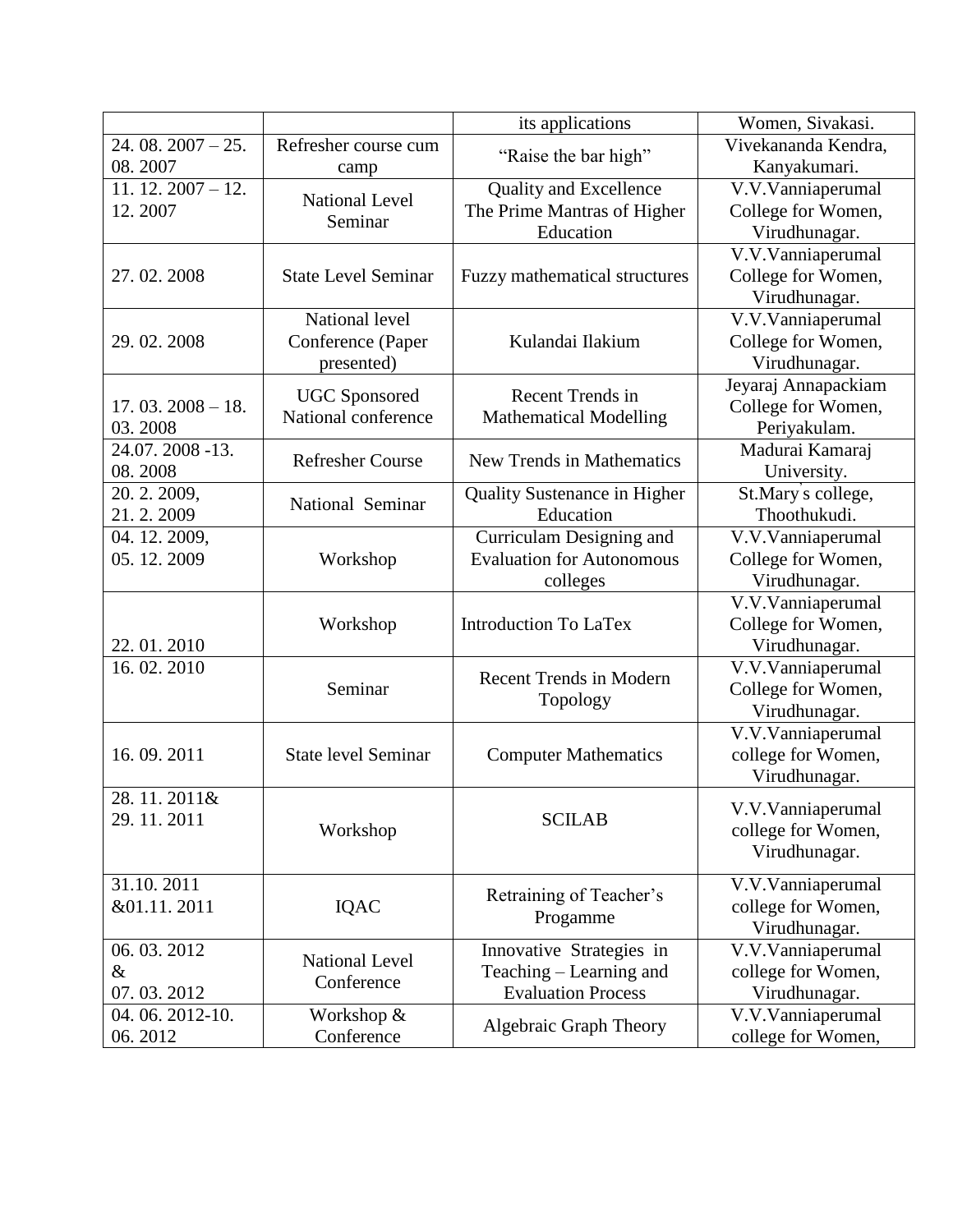|                                  |                                       |                                                                         | Virudhunagar.                                            |
|----------------------------------|---------------------------------------|-------------------------------------------------------------------------|----------------------------------------------------------|
| 12.12.2012                       | <b>National Level</b><br>Conference   | Grammers & Languages in<br>Automata theory                              | V.V.Vanniaperumal<br>college for Women,<br>Virudhunagar. |
| 18.07.2013<br>$\&$<br>19.07.2013 | <b>National Seminar</b>               | Social Responsibilities of<br><b>Higher Educational</b><br>Institutions | Ayya Nadar Janaki<br>Ammal College, Sivakasi.            |
| 27.07.2013                       | <b>Inter Departmental</b><br>Workshop | <b>Alacrity through Mathematics</b>                                     | V.V.Vanniaperumal<br>college for Women,<br>Virudhunagar. |
| 11.02.2014                       | <b>State Level Seminar</b>            | Recent Development in<br>Mathematics                                    | S.R.N.M College, Sattur.                                 |
| 03.07.2014<br>$\&$<br>05.07.2014 | <b>National Level</b><br>Workshop     | WATRCC-14                                                               | V.V.Vanniaperumal<br>college for Women,<br>Virudhunagar. |
| 22.09.2015                       | <b>State Level Workshop</b>           | <b>Graph Decomposition</b>                                              | V.V.Vanniaperumal<br>College for Women,<br>Virudhunagar. |
| 23.09.2015                       | <b>State Level</b><br>Conference      | <b>Recent Development</b><br>in MATHEMATICS                             | V.H.N.S.N College<br>Virudhunagar.                       |
| 17.03.2016                       | National Level<br>Seminar             | Modern Trends in<br><b>Domination Theory</b>                            | S.R.N.M College,<br>Sattur.                              |
| 06.10.2016                       | One Day Workshop                      | <b>SET-NET</b><br>Preparation                                           | V.V.Vanniaperumal<br>College for Women,<br>Virudhunagar. |
| 24.10.2016                       | IQAC                                  | <b>Retraining of Teachers</b><br>Programme                              | V.V.Vanniaperumal<br>College for Women,<br>Virudhunagar. |
| 05.01.2017&<br>06. 01. 2017      | National<br>Seminar                   | Advances in Algebra,<br>Analysis and Graph Theory                       | SBK College,<br>Aruppukotai.                             |
| 24.01.2017&<br>25.01.2017        | International<br>Conference           | Recent Trends In<br><b>Applied Mathematics</b>                          | S.R.N.M College,<br>Sattur.                              |
| $14.12.2017 -$<br>16.12.2017     | International<br>Conference           | Advances in Mathematics and<br><b>Computer Science</b>                  | V.V.Vanniaperumal<br>College for Women,<br>Virudhunagar. |
| 06.09.2018 $-$<br>08.09.2018     | International<br>Conference           | Advances in Pure and Applied<br>Mathematics                             | Madurai Kamaraj<br>University, Madurai.                  |
| $30.10.2018 -$<br>02.11.2018     | National Level<br>Workshop            | Semi graphs and Generalized<br><b>Graph Structures</b>                  | V.V.Vanniaperumal<br>College for Women,<br>Virudhunagar. |

# VI **Course attended (Refresher / Orientation / any other )**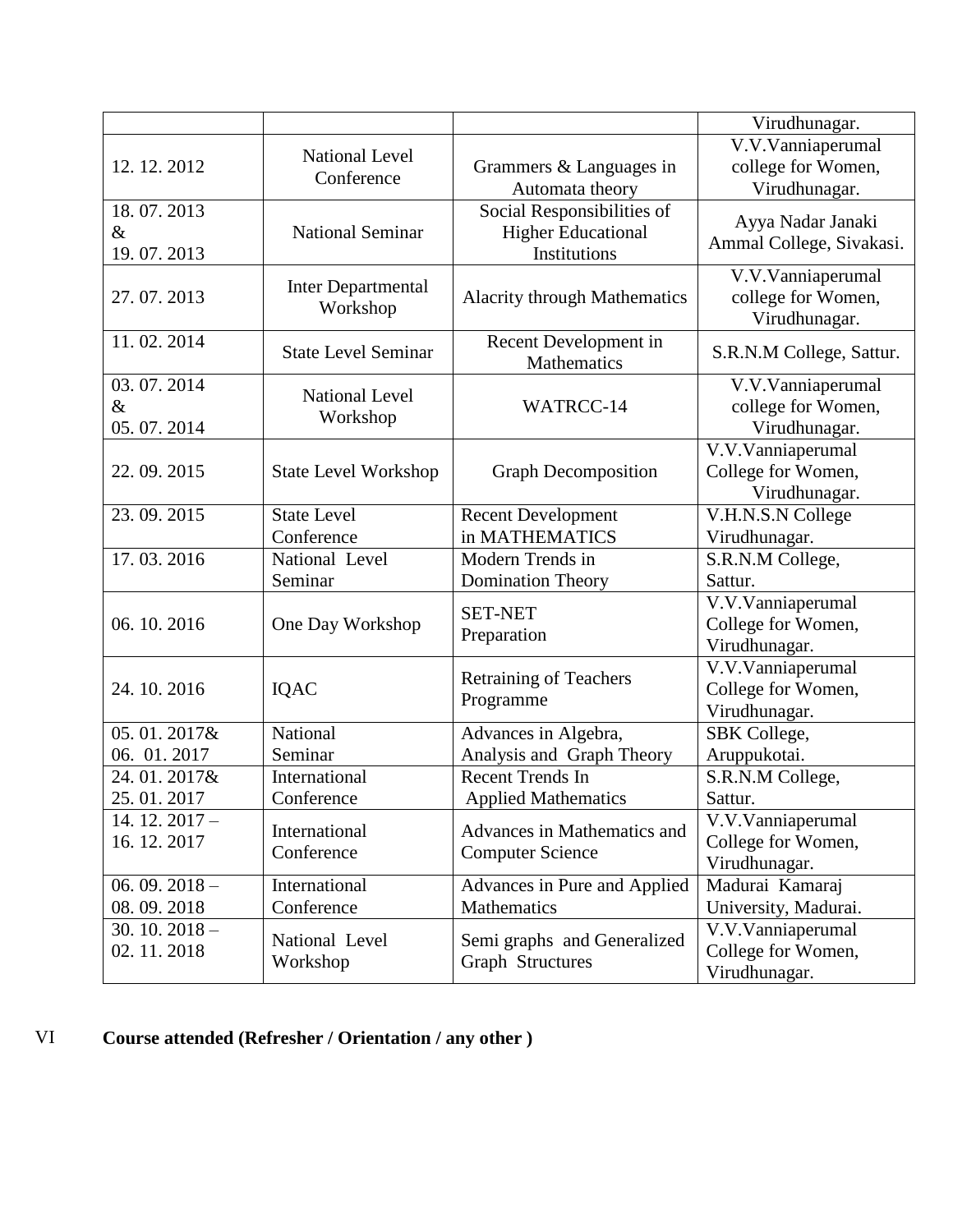| Name of the Course        | Venue                           | Duration                     |
|---------------------------|---------------------------------|------------------------------|
| "Raise the bar high"      | Vivekananda Kendra, Kanyakumari | $24.08.2007 -$<br>25.08.2007 |
| New Trends in Mathematics | Madurai Kamaraj University      | $24.07.2008 -$<br>13.08.2008 |

## VII **Role in Academic Bodies** : **As a member of Board of Studies** :

|      | University / College                                          |                | Period                         | Board                                           |  |
|------|---------------------------------------------------------------|----------------|--------------------------------|-------------------------------------------------|--|
|      | College                                                       |                | From 2009 onwards              | U.G                                             |  |
|      | As a member in                                                |                |                                |                                                 |  |
|      | <b>Inspection Commission / Interview Panel / others : Nil</b> |                |                                |                                                 |  |
|      | <b>Academic Audit: Nil</b>                                    |                |                                |                                                 |  |
| VIII | <b>Resource person / Chairperson</b>                          |                | Nil                            |                                                 |  |
| IX   | Seminars / Conferences / Workshops organized :Nil             |                |                                |                                                 |  |
| X    | <b>Student - oriented Service</b>                             | $\ddot{\cdot}$ |                                | Tutor for ward students from 2000 onwards,      |  |
|      |                                                               |                |                                | Handled Mental Ability Classes for Career       |  |
|      |                                                               |                |                                | Forum, Placement Cell students and Study Circle |  |
|      |                                                               |                |                                | Entry in Service (SC&ST) students & students    |  |
|      |                                                               |                | counselling in the Department. |                                                 |  |
|      |                                                               |                |                                |                                                 |  |

### Staff - in - charge of various activities in the **i)Institution**

|             | $2010 - 11$<br>Staff in charge of Staff Club                                             |                                                                           |  |
|-------------|------------------------------------------------------------------------------------------|---------------------------------------------------------------------------|--|
|             | Member of Old Student Association<br>$2011 - 12$                                         |                                                                           |  |
|             | $2012 - 13$<br>Staff in charge of WUS                                                    |                                                                           |  |
|             | $2013 - 14$                                                                              | Staff in charge of Discipline Committee                                   |  |
|             | $2014 - 15$                                                                              | Acting as Supportive Faculty For Autonomy                                 |  |
|             | 2016-17                                                                                  | College Magazine                                                          |  |
|             | 2017-18                                                                                  | <b>Equal Opportunity Centre</b>                                           |  |
|             | 2018-19                                                                                  | Department Students magazine                                              |  |
|             | Hindu Samaya Vazhipattu Kalagam<br>2019-20                                               |                                                                           |  |
|             | ii)Department                                                                            |                                                                           |  |
|             | $2010 - 11$                                                                              | Counselling, Periodic Test, Arrangements, Rank, Absentees Register, Class |  |
|             | Arrangement Register, Staff Permission, Class In -charge of II-B.Sc Maths                |                                                                           |  |
| $2011 - 12$ |                                                                                          | Counselling, Periodic Test Arrangements, Rank, Absentees Register, Class  |  |
|             | Arrangement Register, Staff Permission, Class In -charge of III-B.Sc Maths               |                                                                           |  |
|             | Interdepartmental Course, Counselling , Periodic Test Arrangements, Rank,<br>$2012 - 13$ |                                                                           |  |